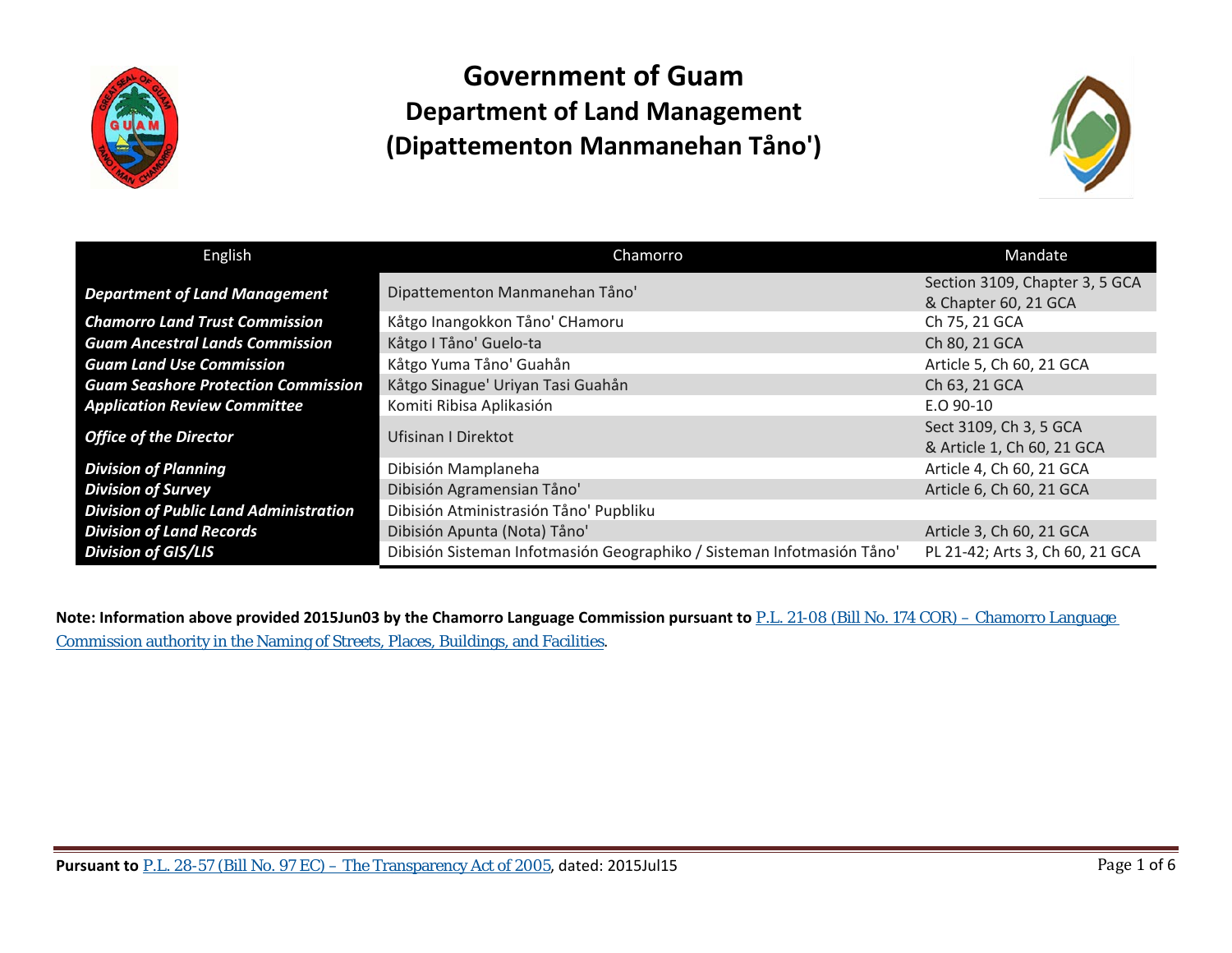



|                             | Names & Titles of Officials in Charge of<br><b>Offices, Programs, Services, Units, Divisions</b>  | <b>Official in Charge</b>                              | <b>Alternate</b> | <b>Hours of Operation</b> |
|-----------------------------|---------------------------------------------------------------------------------------------------|--------------------------------------------------------|------------------|---------------------------|
|                             | <b>Chamorro Land Trust Commission</b>                                                             | <b>JACK HATTIG III</b><br>Administrative Director      |                  | Mon-Fri, 8am-5pm          |
|                             | <b>Guam Ancestral Lands Commission</b>                                                            | <b>JOSEPH ANGOCO</b><br><b>Executive Director</b>      |                  | Mon-Fri, 8am-5pm          |
|                             | <b>Guam Land Use Commission</b>                                                                   | PAUL L. SANTOS<br><b>Executive Secretary</b><br>Acting |                  | Mon-Fri, 8am-5pm          |
|                             | <b>Application Review Committee</b>                                                               | Marvin Q. Aguilar<br><b>ARC Chairman</b>               |                  | Mon-Fri, 8am-5pm          |
| i.                          | <b>Office of the Director</b><br><b>Administrative Services Unit</b>                              | PAUL L. SANATOS<br>Director, Acting                    |                  | Mon-Fri, 8am-5pm          |
| <b>Division of Planning</b> |                                                                                                   | Marvin Q. Aguilar                                      |                  | Mon-Fri, 8am-5pm          |
| i.                          | <b>Subdivision Administration Improvement District and Street Naming</b><br><b>Mediation</b>      | <b>Chief Planner</b>                                   |                  |                           |
| ii.                         | <b>Seashore Resource Management Administration, Wetlands and</b><br><b>Flood Plains Mediation</b> |                                                        |                  |                           |
| iii.                        | <b>Condominium Administration</b>                                                                 |                                                        |                  |                           |
| iv.                         | <b>Land Use Property Research Administration</b>                                                  |                                                        |                  |                           |
| v.                          | <b>Zoning Administration</b>                                                                      |                                                        |                  |                           |
| vi.                         | <b>Code Development, Land Use Compliance &amp; Analysis Administration</b>                        |                                                        |                  |                           |
| vii.                        | <b>Administrative Support</b>                                                                     |                                                        |                  |                           |

**Note: Information above from the FY2019 DLM proposed Budget Request Pack**

**Pursuant to** P.L. 28-57 (Bill No. 97 EC) – The Transparency Act of 2005, dated: 2015Jul15 Page 2 of 6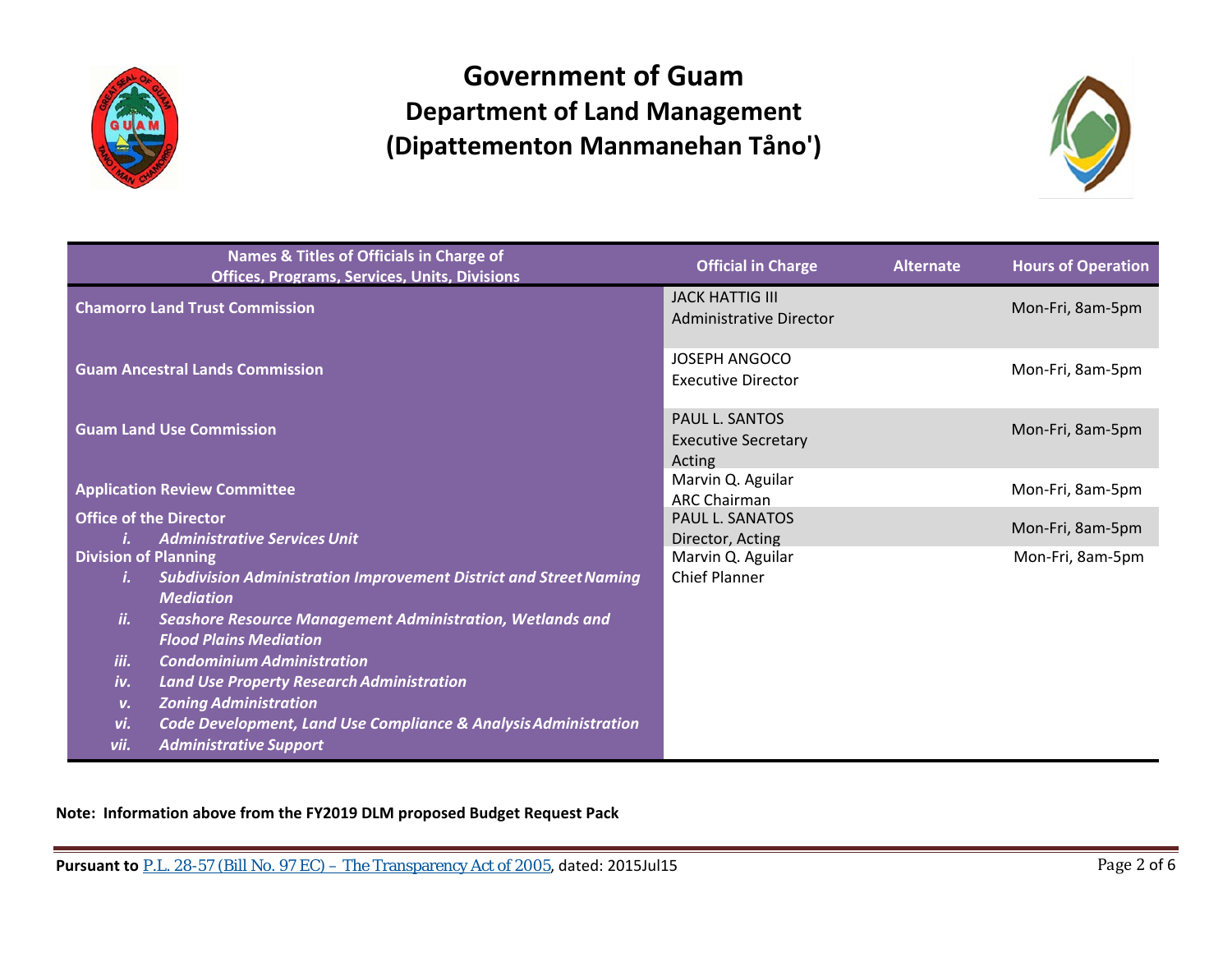



| Names & Titles of Officials in Charge of Offices,<br><b>Programs, Services, Units, Divisions</b>                                                                                                                                                                                                                                                                                                 | <b>Official in Charge</b>                           | <b>Alternate</b>                                     | <b>Hours of Operation</b> |
|--------------------------------------------------------------------------------------------------------------------------------------------------------------------------------------------------------------------------------------------------------------------------------------------------------------------------------------------------------------------------------------------------|-----------------------------------------------------|------------------------------------------------------|---------------------------|
| <b>Division of Survey</b><br><b>Cadastral Mapping, GIS, and Map Review</b><br><b>Public Lands &amp; Land Registration Survey</b><br>ii.<br><b>Geodetic Network Control &amp; Mapping Surveys</b><br>iii.                                                                                                                                                                                         | Paul L. Santos<br><b>Chief of Cadastre</b>          | Edgardo R. Taguiam<br>Cartographic Supervisor        | Mon-Fri, 7:30am-4:30pm    |
| <b>Division of Public Lands Administration</b><br><b>Land Disposition Section</b><br><b>Agricultural &amp; Residential Lease Section, Chamorro</b><br>ii.<br><b>Homeland Program</b><br><b>Commercial Lease Section</b><br>iii.<br>iv.<br><b>Land Registration Section</b><br><b>Land for the Landless Project</b><br>v.<br><b>Arendo Program</b><br>vi.<br><b>Sagan Linayan Project</b><br>vii. | Margarita V. Borja<br>Land Administrator            | Matthew A. Leon<br>Guerrero<br>Land Agent Supervisor | Mon-Fri, 8am-5pm          |
| <b>Division of Records</b><br><b>Recording &amp; Customer Service Section</b><br>ii.<br><b>Repository Section</b><br>iii.<br><b>Certificate of Title and Land Registration Section</b>                                                                                                                                                                                                           | <b>PAUL L. SANTOS</b><br>Civil Registrar,<br>Acting |                                                      | Mon-Fri, 8am-5pm          |
| <b>Division of GIS/LIS</b><br><b>GIS/LIS Support Area</b><br>Ĭ.<br><b>Network Systems Support Area</b><br>ii.<br>iii.<br><b>DLM Website</b><br>iv.<br><b>DLM Land Web</b>                                                                                                                                                                                                                        | <b>PAUL L. SANTOS</b><br>Director, Acting           |                                                      | Mon-Fri, 8am-5pm          |

**Note: Information above from the FY2019 DLM proposed Budget Request Packet.**

**Pursuant to** P.L. 28-57 (Bill No. 97 EC) – The Transparency Act of 2005, dated: 2015Jul15 Page 3 of 6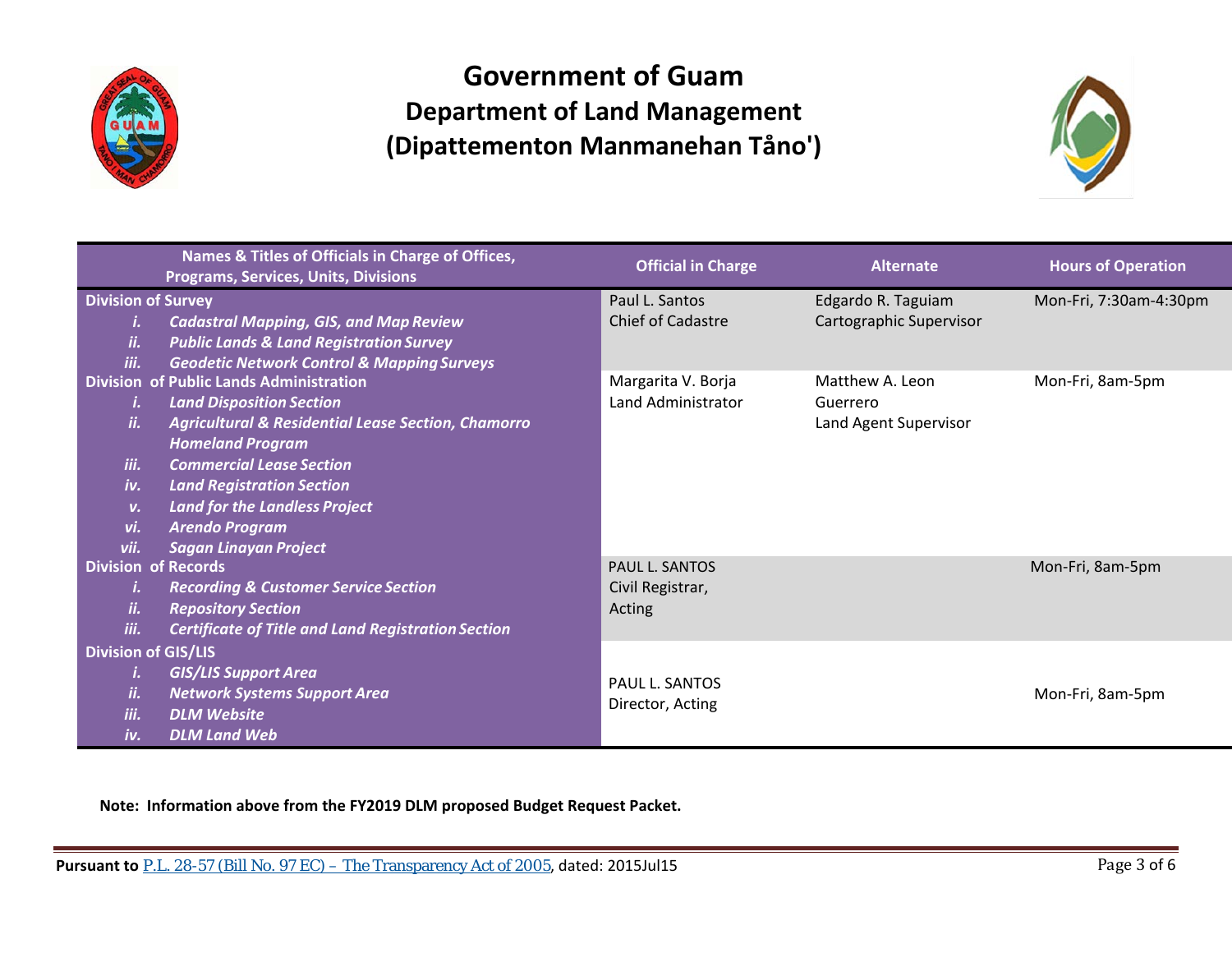



| Names & Titles of Officials in Charge of<br><b>Department, Offices, Programs, Services, Units, Divisions</b> | <b>Primary</b>                                         | <b>Alternate</b>                              | <b>Alternate 2</b> |
|--------------------------------------------------------------------------------------------------------------|--------------------------------------------------------|-----------------------------------------------|--------------------|
| <b>Equal Employment Opportunity (EEO) Coordinator</b>                                                        | Janet C. Reyes                                         | Patricia A. Muna                              |                    |
| As of 2009Apr14                                                                                              | Administrative Assistant                               | <b>Word Processing Secretary II</b>           |                    |
| <b>Equal Employment Opportunity (EEO) Counselor</b>                                                          | Remedios T. Santos<br><b>Engineering Technician II</b> | Joseph B. Cruz, Jr.<br>Administrative Officer |                    |
|                                                                                                              |                                                        |                                               |                    |
| <b>Americans with Disabilities Act (ADA) Coordinator</b>                                                     | Matthew A. Leon Guerrero                               | Mario R. Garcia                               |                    |
| As of 2013Jan08                                                                                              | Land Agent Supervisor                                  | Planner III                                   |                    |
| <b>Women's Program Coordinator</b>                                                                           |                                                        |                                               |                    |
|                                                                                                              |                                                        |                                               |                    |
| <b>Safety Officer (SO)</b>                                                                                   |                                                        |                                               |                    |
|                                                                                                              |                                                        |                                               |                    |
| <b>Response Activity Coordinator (RAC)</b>                                                                   |                                                        |                                               |                    |
|                                                                                                              |                                                        |                                               |                    |
| <b>Wellness Coordinator</b>                                                                                  | Celine Cruz                                            | <b>Teresita Toves</b>                         |                    |
| As of December 2018                                                                                          | Planner IV                                             | <b>Word Processing Secretary II</b>           |                    |
|                                                                                                              | Henry T. Dela Cruz                                     | Office of Technology                          |                    |
| <b>DLM Website (dlm.guam.gov)</b>                                                                            | Systems Analyst I                                      | Otech.guam.gov                                |                    |
|                                                                                                              | Henry T. Dela Cruz                                     | Office of Technology                          |                    |
| DLM Land Web (natuarlresources.guam.gov/landweb)                                                             | <b>Systems Analyst I</b>                               | Otech.guam.gov                                |                    |

**Note: Information above provided 2019 January by Virginia Flores, Administrative Services Officer.**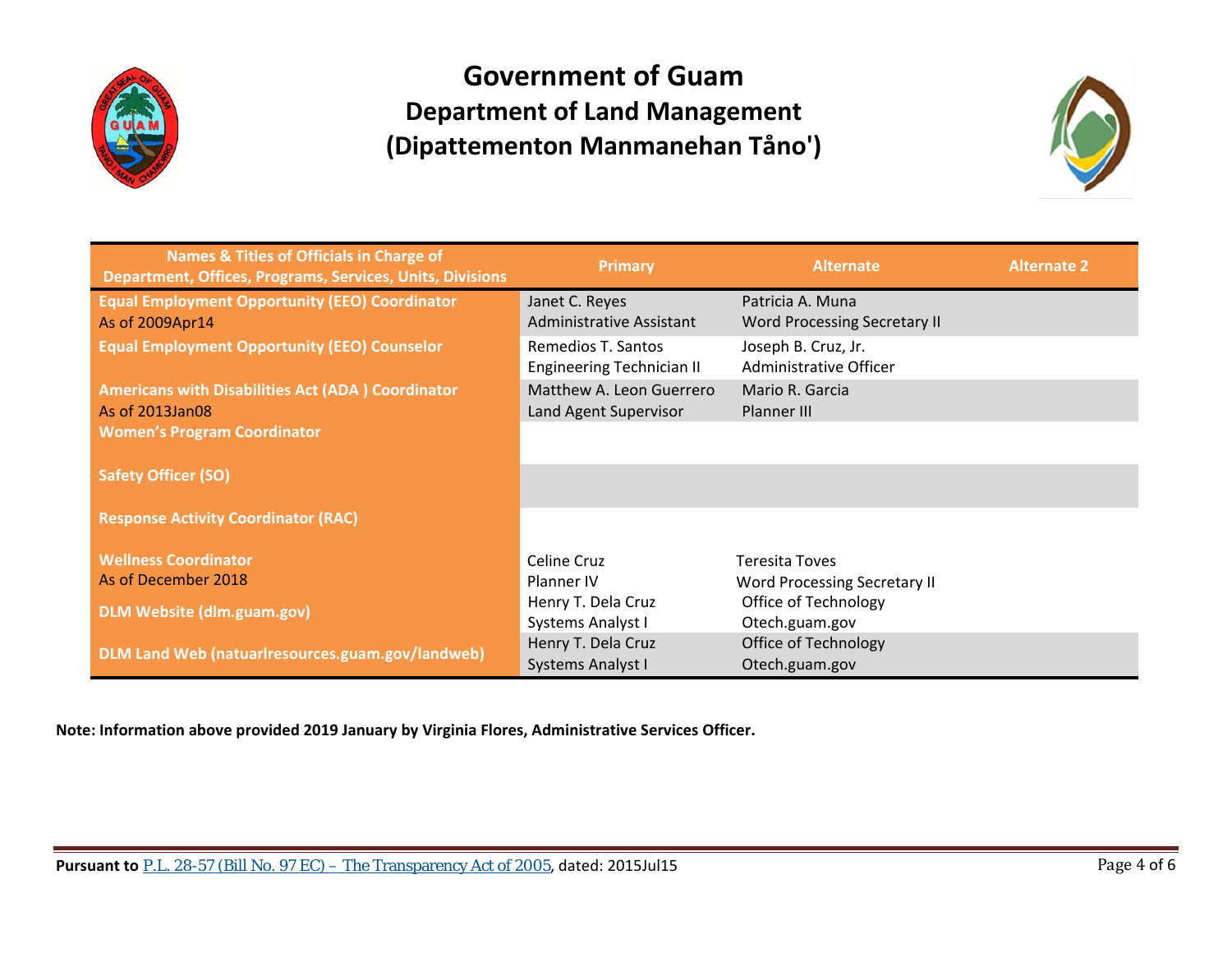



| <b>Areas of Responsibility</b><br><b>Offices, Programs, Services, Units, Divisions</b> | <b>General Description</b>                                                                                                                                                                                                                                                                                                                                                      |
|----------------------------------------------------------------------------------------|---------------------------------------------------------------------------------------------------------------------------------------------------------------------------------------------------------------------------------------------------------------------------------------------------------------------------------------------------------------------------------|
| <b>Chamorro Land Trust Commission</b>                                                  | Responsible for the disposition of Chamorro Homelands (public lands) pursuant to mandates to advance the<br>social, cultural and economic development and well-being of the Chamorro people by way of residential,<br>agricultural and commercial land distribution and economic assistance programs (21 GCA, Ch. 75; P.L. 22-18,<br>& P.L. 23-38 as amended).                  |
| <b>Guam Ancestral Lands Commission</b>                                                 | The Guåhan Ancestral Lands Commission (GALC) was set up by Guam Public Law 25-45 to pass title of<br>federal excess lands, once returned to Government of Guam, back to original landowners or their heirs.<br>Guam Public Law 25-178 sets the missions, mandates, powers and jurisdiction of the Commission in<br>processing claimant applications for Deed of Title.          |
| <b>Guam Land Use Commission</b>                                                        |                                                                                                                                                                                                                                                                                                                                                                                 |
| <b>Guam Seashore Protection Commission</b>                                             |                                                                                                                                                                                                                                                                                                                                                                                 |
| <b>Application Review Committee</b>                                                    |                                                                                                                                                                                                                                                                                                                                                                                 |
| <b>Office of the Director</b>                                                          | To provide management functions and leadership to department staff. To provide efficient engagement of<br>department staff along with the department's financial facilities and physical resources to accomplish<br>directed and authorized programs, projects and services. To approve, direct and oversee the department's<br>operations, fiscal and property accountability. |
| <b>Administrative Services Unit</b>                                                    |                                                                                                                                                                                                                                                                                                                                                                                 |
| <b>Division of Planning</b>                                                            | The technical and administrative staff to the Guam Land Use Commission, Guam Seashore Protection<br>Commission, Guam Natural Resource Board and the Application Review Committee, by regulating and<br>administering eighteen (18) mandates inherent in Title 21, GCA (Real Property), and as issued through<br>legislation.                                                    |

**Note: Information above from the FY2019 DLM proposed Budget Request Packet.**